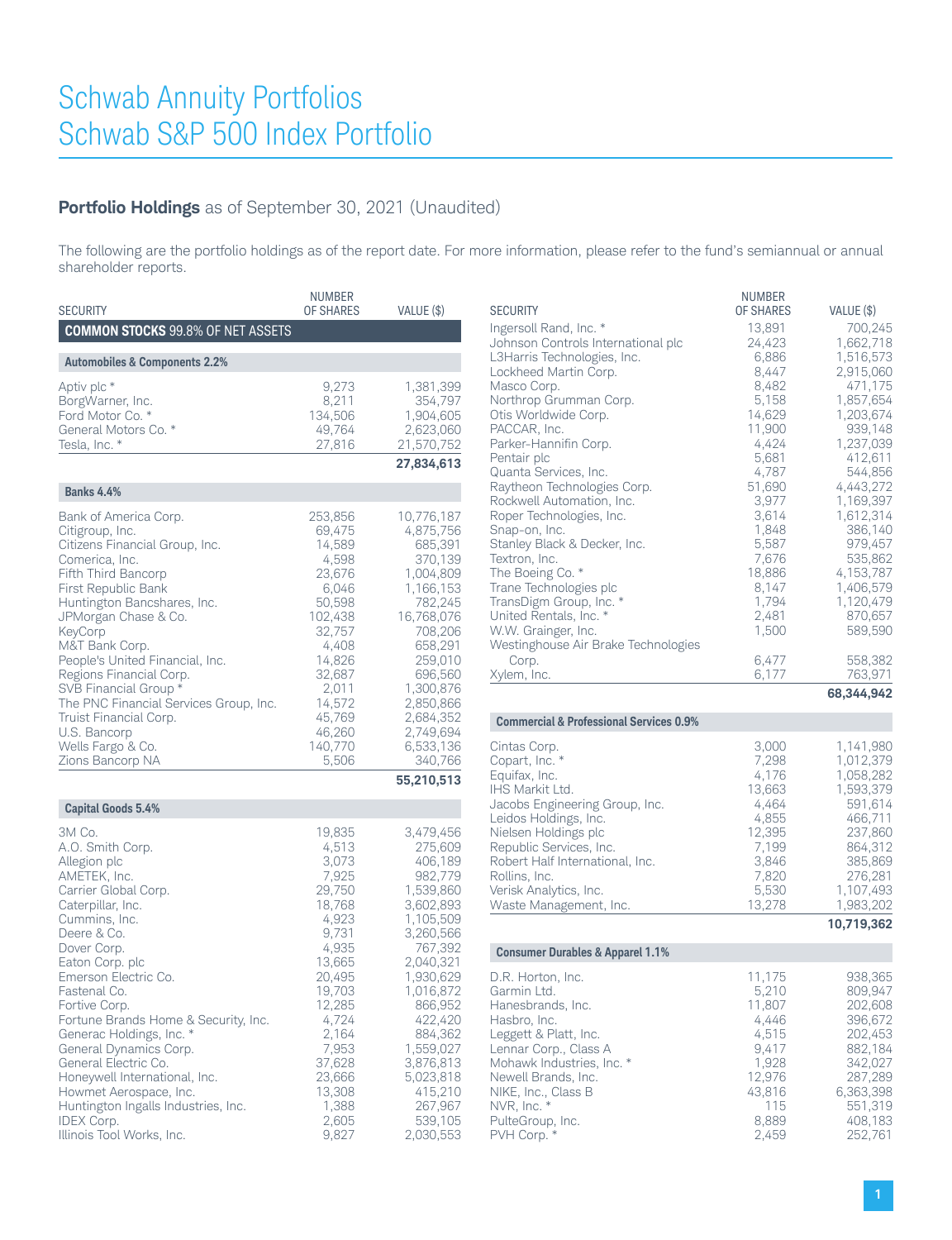| <b>SECURITY</b><br>Ralph Lauren Corp.<br>Tapestry, Inc.<br>Under Armour, Inc., Class A *<br>Under Armour, Inc., Class C *<br>VF Corp.<br>Whirlpool Corp.                                                                                                                                                                                                                                                                                                                                                                          | <b>NUMBER</b><br><b>OF SHARES</b><br>1,639<br>9,590<br>6,523<br>7,047<br>11,176<br>2,151                                                                            | VALUE (\$)<br>181,994<br>355,022<br>131,634<br>123,463<br>748,680<br>438,503<br>13,616,502                                                                                                                       |
|-----------------------------------------------------------------------------------------------------------------------------------------------------------------------------------------------------------------------------------------------------------------------------------------------------------------------------------------------------------------------------------------------------------------------------------------------------------------------------------------------------------------------------------|---------------------------------------------------------------------------------------------------------------------------------------------------------------------|------------------------------------------------------------------------------------------------------------------------------------------------------------------------------------------------------------------|
| <b>Consumer Services 2.1%</b>                                                                                                                                                                                                                                                                                                                                                                                                                                                                                                     |                                                                                                                                                                     |                                                                                                                                                                                                                  |
| Booking Holdings, Inc. *<br>Caesars Entertainment, Inc. *<br>Carnival Corp. *<br>Chipotle Mexican Grill, Inc. *<br>Darden Restaurants, Inc.<br>Domino's Pizza, Inc.<br>Expedia Group, Inc. *<br>Hilton Worldwide Holdings, Inc. *<br>Las Vegas Sands Corp. *<br>Marriott International Inc., Class A *<br>McDonald's Corp.<br>MGM Resorts International<br>Norwegian Cruise Line Holdings Ltd. *<br>Penn National Gaming, Inc. *<br>Royal Caribbean Cruises Ltd. *<br>Starbucks Corp.<br>Wynn Resorts Ltd. *<br>Yum! Brands, Inc. | 1,408<br>7,316<br>27,373<br>963<br>4,465<br>1,262<br>4,980<br>9,552<br>11,795<br>9,376<br>25,600<br>13,707<br>12,679<br>5,386<br>7,683<br>40,419<br>3,605<br>10,132 | 3,342,409<br>821,440<br>684,599<br>1,750,272<br>676,313<br>601,923<br>816,222<br>1,261,915<br>431,697<br>1,388,492<br>6,172,416<br>591,457<br>338,656<br>390,270<br>683,403<br>4,458,620<br>305,524<br>1,239,245 |
| <b>Diversified Financials 5.0%</b>                                                                                                                                                                                                                                                                                                                                                                                                                                                                                                |                                                                                                                                                                     | 25,954,873                                                                                                                                                                                                       |
| Ameriprise Financial, Inc.<br>Berkshire Hathaway, Inc., Class B *<br>BlackRock, Inc.<br>Capital One Financial Corp.<br>Cboe Global Markets, Inc.<br>CME Group, Inc.<br><b>Discover Financial Services</b><br>Franklin Resources, Inc.<br>Intercontinental Exchange, Inc.<br>Invesco Ltd.<br>MarketAxess Holdings, Inc.<br>Moody's Corp.<br>Morgan Stanley<br>MSCI, Inc.                                                                                                                                                           | 3,902<br>63,547<br>4,905<br>15,292<br>3,654<br>12,313<br>10,265<br>9,723<br>19,309<br>11,800<br>1,305<br>5,554<br>50,041<br>2,826                                   | 1,030,596<br>17,344,518<br>4,113,627<br>2,476,845<br>452,584<br>2,381,088<br>1,261,055<br>288,968<br>2,217,059<br>284,498<br>549,001<br>1,972,281<br>4,869,490<br>1,719,169                                      |
| Nasdaq, Inc.<br>Northern Trust Corp.<br>Raymond James Financial, Inc.<br>S&P Global, Inc.<br>State Street Corp.<br>Synchrony Financial<br>T. Rowe Price Group, Inc.<br>The Bank of New York Mellon Corp.<br>The Charles Schwab Corp. (a)<br>The Goldman Sachs Group, Inc.                                                                                                                                                                                                                                                         | 4,014<br>7,149<br>6,350<br>8,262<br>12,537<br>19,526<br>7,782<br>27,230<br>51,302<br>11,556                                                                         | 774,782<br>770,734<br>585,978<br>3,510,441<br>1,062,135<br>954,431<br>1,530,719<br>1,411,603<br>3,736,838<br>4,368,515                                                                                           |
|                                                                                                                                                                                                                                                                                                                                                                                                                                                                                                                                   |                                                                                                                                                                     | 63,362,667                                                                                                                                                                                                       |
| Energy 2.7%<br>APA Corp.                                                                                                                                                                                                                                                                                                                                                                                                                                                                                                          | 13,060                                                                                                                                                              | 279,876                                                                                                                                                                                                          |
| Baker Hughes Co.<br>Cabot Oil & Gas Corp.<br>Chevron Corp.<br>ConocoPhillips<br>Devon Energy Corp.<br>Diamondback Energy, Inc.<br>EOG Resources, Inc.                                                                                                                                                                                                                                                                                                                                                                             | 28,393<br>13,832<br>66,290<br>45,900<br>21,576<br>5,832<br>20,013                                                                                                   | 702,159<br>300,984<br>6,725,120<br>3,110,643<br>766,164<br>552,115<br>1,606,444                                                                                                                                  |

| <b>SECURITY</b><br>Exxon Mobil Corp.<br>Halliburton Co.<br>Hess Corp.<br>Kinder Morgan, Inc.<br>Marathon Oil Corp.<br>Marathon Petroleum Corp.<br>Occidental Petroleum Corp.<br>ONEOK, Inc.<br>Phillips 66<br>Pioneer Natural Resources Co.<br>Schlumberger N.V.<br>The Williams Cos., Inc.<br>Valero Energy Corp.                                                                                                                                                                                                                                                        | NUMBER<br>OF SHARES<br>145,125<br>30,510<br>9,446<br>66,793<br>27,000<br>21,871<br>30,403<br>15,274<br>15,010<br>7,776<br>47,945<br>41,631<br>14,010                                                  | VALUE (\$)<br>8,536,252<br>659,626<br>737,827<br>1,117,447<br>369,090<br>1,351,847<br>899,321<br>885,739<br>1,051,150<br>1,294,782<br>1,421,090<br>1,079,908<br>988,686<br>34,436,270                                                                               |
|---------------------------------------------------------------------------------------------------------------------------------------------------------------------------------------------------------------------------------------------------------------------------------------------------------------------------------------------------------------------------------------------------------------------------------------------------------------------------------------------------------------------------------------------------------------------------|-------------------------------------------------------------------------------------------------------------------------------------------------------------------------------------------------------|---------------------------------------------------------------------------------------------------------------------------------------------------------------------------------------------------------------------------------------------------------------------|
| Food & Staples Retailing 1.4%                                                                                                                                                                                                                                                                                                                                                                                                                                                                                                                                             |                                                                                                                                                                                                       |                                                                                                                                                                                                                                                                     |
| Costco Wholesale Corp.<br>Sysco Corp.<br>The Kroger Co.<br>Walgreens Boots Alliance, Inc.<br>Walmart, Inc.                                                                                                                                                                                                                                                                                                                                                                                                                                                                | 15,155<br>17,535<br>23,310<br>24,611<br>48,994                                                                                                                                                        | 6,809,899<br>1,376,497<br>942,423<br>1,157,948<br>6,828,784<br>17,115,551                                                                                                                                                                                           |
| Food, Beverage & Tobacco 2.9%                                                                                                                                                                                                                                                                                                                                                                                                                                                                                                                                             |                                                                                                                                                                                                       |                                                                                                                                                                                                                                                                     |
| Altria Group, Inc.<br>Archer-Daniels-Midland Co.<br>Brown-Forman Corp., Class B<br>Campbell Soup Co.<br>Conagra Brands, Inc.<br>Constellation Brands, Inc., Class A<br>General Mills, Inc.<br>Hormel Foods Corp.<br>Kellogg Co.<br>Lamb Weston Holdings, Inc.<br>McCormick & Co, Inc.<br>Molson Coors Beverage Co., Class B<br>Mondelez International, Inc., Class A<br>Monster Beverage Corp. *<br>PepsiCo, Inc.<br>Philip Morris International, Inc.<br>The Coca-Cola Co.<br>The Hershey Co.<br>The JM Smucker Co.<br>The Kraft Heinz Co.<br>Tyson Foods, Inc., Class A | 63,213<br>19,174<br>6,221<br>6,983<br>16,436<br>5,768<br>20,778<br>9,663<br>8,756<br>5,016<br>8,539<br>6,458<br>47,908<br>12,879<br>47,387<br>53,429<br>133,193<br>4,980<br>3,728<br>23,061<br>10,104 | 2,877,456<br>1,150,632<br>416,869<br>291,959<br>556,687<br>1,215,260<br>1,242,940<br>396,183<br>559,683<br>307,832<br>691,915<br>299,522<br>2,787,287<br>1,144,042<br>7,127,479<br>5,064,535<br>6,988,637<br>842,865<br>447,472<br>849,106<br>797,610<br>36,055,971 |
| <b>Health Care Equipment &amp; Services 6.3%</b>                                                                                                                                                                                                                                                                                                                                                                                                                                                                                                                          |                                                                                                                                                                                                       |                                                                                                                                                                                                                                                                     |
| Abbott Laboratories<br>ABIOMED, Inc. *<br>Align Technology, Inc. *<br>AmerisourceBergen Corp.<br>Anthem, Inc.<br>Baxter International, Inc.<br>Becton, Dickinson & Co.<br>Boston Scientific Corp. *<br>Cardinal Health, Inc.<br>Centene Corp. *<br>Cerner Corp.<br>Cigna Corp.<br>CVS Health Corp.<br>Danaher Corp.<br>DaVita, Inc. *<br>DENTSPLY SIRONA, Inc.<br>DexCom, Inc. *<br>Edwards Lifesciences Corp. *                                                                                                                                                          | 60,773<br>1,555<br>2,519<br>5,127<br>8,357<br>17,133<br>9,844<br>48,807<br>9,953<br>19,984<br>10,128<br>11,657<br>45,232<br>21,781<br>2,323<br>7,533<br>3,317<br>21,368                               | 7,179,114<br>506,184<br>1,676,218<br>612,420<br>3,115,490<br>1,378,007<br>2,419,852<br>2,117,736<br>492,275<br>1,245,203<br>714,227<br>2,333,265<br>3,838,388<br>6,631,008<br>270,072<br>437,291<br>1,813,935<br>2,419,071                                          |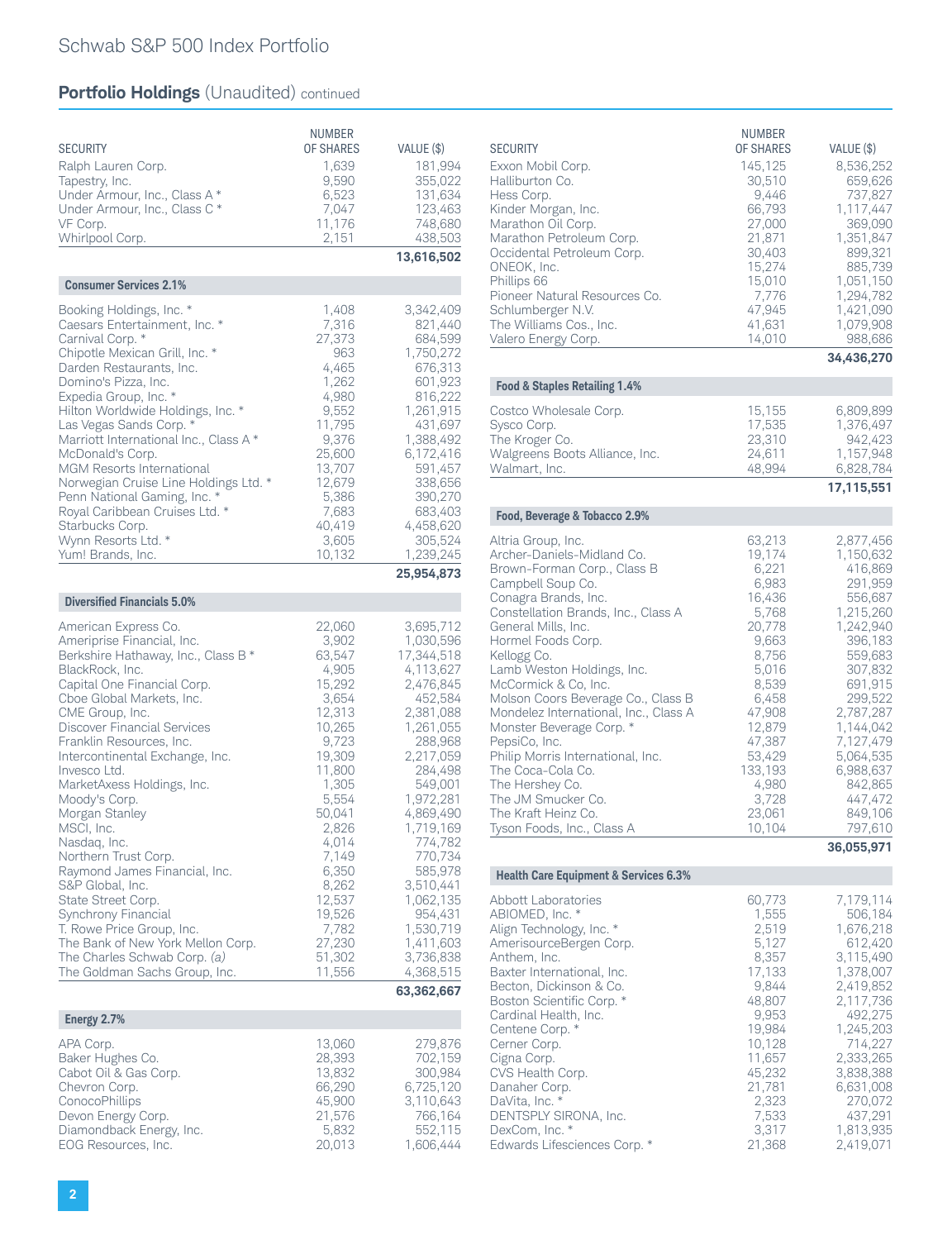| <b>SECURITY</b><br>HCA Healthcare, Inc.<br>Henry Schein, Inc. *<br>Hologic, Inc. *<br>Humana, Inc.<br>IDEXX Laboratories, Inc. *<br>Intuitive Surgical, Inc. *<br>Laboratory Corp. of America Holdings *<br>McKesson Corp.<br>Medtronic plc<br>Quest Diagnostics, Inc.<br>ResMed, Inc.<br>STERIS plc<br>Stryker Corp.<br>Teleflex, Inc.<br>The Cooper Cos., Inc.<br>UnitedHealth Group, Inc.<br>Universal Health Services, Inc., Class B<br>West Pharmaceutical Services, Inc.<br>Zimmer Biomet Holdings, Inc. | <b>NUMBER</b><br>OF SHARES<br>8,449<br>4,800<br>8,685<br>4,404<br>2,916<br>4,076<br>3,313<br>5,301<br>46,069<br>4,183<br>4,988<br>3,419<br>11,505<br>1,603<br>1,687<br>32,323<br>2,612<br>2,536<br>7,157 | VALUE (\$)<br>2,050,741<br>365,568<br>641,040<br>1,713,817<br>1,813,460<br>4,052,155<br>932,411<br>1,056,913<br>5,774,749<br>607,832<br>1,314,587<br>698,433<br>3,034,099<br>603,610<br>697,254<br>12,629,889<br>361,422<br>1,076,633<br>1,047,499 |
|----------------------------------------------------------------------------------------------------------------------------------------------------------------------------------------------------------------------------------------------------------------------------------------------------------------------------------------------------------------------------------------------------------------------------------------------------------------------------------------------------------------|----------------------------------------------------------------------------------------------------------------------------------------------------------------------------------------------------------|----------------------------------------------------------------------------------------------------------------------------------------------------------------------------------------------------------------------------------------------------|
|                                                                                                                                                                                                                                                                                                                                                                                                                                                                                                                |                                                                                                                                                                                                          | 79,671,868                                                                                                                                                                                                                                         |
| <b>Household &amp; Personal Products 1.5%</b>                                                                                                                                                                                                                                                                                                                                                                                                                                                                  |                                                                                                                                                                                                          |                                                                                                                                                                                                                                                    |
| Church & Dwight Co., Inc.<br>Colgate-Palmolive Co.<br>Kimberly-Clark Corp.<br>The Clorox Co.<br>The Estee Lauder Cos., Inc., Class A<br>The Procter & Gamble Co.                                                                                                                                                                                                                                                                                                                                               | 8,418<br>28,907<br>11,539<br>4,208<br>7,950<br>83,220                                                                                                                                                    | 695,074<br>2,184,791<br>1,528,225<br>696,887<br>2,384,444<br>11,634,156                                                                                                                                                                            |
|                                                                                                                                                                                                                                                                                                                                                                                                                                                                                                                |                                                                                                                                                                                                          | 19,123,577                                                                                                                                                                                                                                         |
| Insurance 1.9%                                                                                                                                                                                                                                                                                                                                                                                                                                                                                                 |                                                                                                                                                                                                          |                                                                                                                                                                                                                                                    |
| Aflac, Inc.<br>American International Group, Inc.<br>Aon PLC, Class A<br>Arthur J. Gallagher & Co.<br>Assurant, Inc.<br>Brown & Brown, Inc.<br>Chubb Ltd.<br>Cincinnati Financial Corp.<br>Everest Re Group Ltd.<br>Globe Life, Inc.<br>Lincoln National Corp.<br>Loews Corp.<br>Marsh & McLennan Cos., Inc.<br>MetLife, Inc.<br>Principal Financial Group, Inc.<br>Prudential Financial, Inc.<br>The Allstate Corp.<br>The Hartford Financial Services Group,<br>Inc.<br>The Progressive Corp.                | 21,143<br>29,316<br>7,738<br>7,085<br>2,027<br>8,054<br>15,041<br>5,142<br>1,368<br>3,187<br>6,089<br>7,010<br>17,366<br>24,965<br>8,546<br>13,256<br>10,134<br>11,900<br>20,059                         | 1,102,185<br>1,609,155<br>2,211,288<br>1,053,185<br>319,759<br>446,594<br>2,609,313<br>587,319<br>343,067<br>283,739<br>418,619<br>378,049<br>2,629,733<br>1,541,089<br>550,362<br>1,394,531<br>1,290,160<br>835,975<br>1,813,133                  |
| The Travelers Cos., Inc.<br>W.R. Berkley Corp.<br>Willis Towers Watson plc                                                                                                                                                                                                                                                                                                                                                                                                                                     | 8,552<br>4,798<br>4,423                                                                                                                                                                                  | 1,299,990<br>351,118<br>1,028,171                                                                                                                                                                                                                  |
|                                                                                                                                                                                                                                                                                                                                                                                                                                                                                                                |                                                                                                                                                                                                          | 24,096,534                                                                                                                                                                                                                                         |
| <b>Materials 2.5%</b>                                                                                                                                                                                                                                                                                                                                                                                                                                                                                          |                                                                                                                                                                                                          |                                                                                                                                                                                                                                                    |
| Air Products & Chemicals, Inc.<br>Albemarle Corp.<br>Amcor plc<br>Avery Dennison Corp.<br>Ball Corp.<br>Celanese Corp.<br>CF Industries Holdings, Inc.<br>Corteva, Inc.<br>Dow, Inc.                                                                                                                                                                                                                                                                                                                           | 7,589<br>4,010<br>52,895<br>2,847<br>11,202<br>3,807<br>7,328<br>25,174<br>25,572                                                                                                                        | 1,943,619<br>878,070<br>613,053<br>589,927<br>1,007,844<br>573,486<br>409,049<br>1,059,322<br>1,471,924                                                                                                                                            |

|                                            | <b>NUMBER</b>    |                      |
|--------------------------------------------|------------------|----------------------|
| <b>SECURITY</b>                            | <b>OF SHARES</b> | VALUE (\$)           |
| DuPont de Nemours, Inc.                    | 17,934           | 1,219,333            |
| Eastman Chemical Co.                       | 4,654            | 468,844              |
| Ecolab, Inc.                               | 8,534            | 1.780.363            |
| FMC Corp.                                  | 4,409            | 403,688              |
| Freeport-McMoRan, Inc.                     | 50,325           | 1,637,072            |
| International Flavors & Fragrances, Inc.   | 8,539            | 1.141.835            |
| International Paper Co.                    | 13,416           | 750,223              |
| Linde plc                                  | 17,705           | 5,194,293            |
| LyondellBasell Industries N.V., Class A    | 9,061            | 850.375              |
| Martin Marietta Materials, Inc.            | 2,138            | 730,512              |
| Newmont Corp.                              | 27,393           | 1,487,440            |
| Nucor Corp.                                | 10,068           | 991,597              |
| Packaging Corp. of America                 | 3,233            | 444,344              |
| PPG Industries, Inc.                       | 8,138            | 1,163,815            |
| Sealed Air Corp.                           | 5,109            | 279,922              |
| The Mosaic Co.<br>The Sherwin-Williams Co. | 11,849<br>8,305  | 423.246<br>2,323,158 |
| Vulcan Materials Co.                       | 4,547            | 769,170              |
| WestRock Co.                               | 9,159            | 456,393              |
|                                            |                  | 31,061,917           |
|                                            |                  |                      |

#### **Media & Entertainment 9.9%**

| Activision Blizzard, Inc.<br>Alphabet, Inc., Class A* | 26,658<br>10,321 | 2,063,063<br>27,593,400 |
|-------------------------------------------------------|------------------|-------------------------|
| Alphabet, Inc., Class C*                              | 9,658            | 25,741,564              |
| Charter Communications, Inc., Class A *               | 4,348            | 3,163,431               |
| Comcast Corp., Class A                                | 157,017          | 8,781,961               |
| Discovery, Inc., Class A*                             | 5,907            | 149,920                 |
| Discovery, Inc., Class C *                            | 10,332           | 250,758                 |
| DISH Network Corp., Class A*                          | 8,484            | 368,715                 |
| Electronic Arts, Inc.                                 | 9,754            | 1,387,506               |
| Facebook, Inc., Class A *                             | 81,718           | 27,734,272              |
| Fox Corp., Class A                                    | 11,086           | 444.659                 |
| Fox Corp., Class B                                    | 5,100            | 189,312                 |
| Live Nation Entertainment, Inc. *                     | 4,521            | 411,999                 |
| Match Group, Inc. *                                   | 9,488            | 1,489,521               |
| Netflix, Inc. *                                       | 15.172           | 9,260,078               |
| News Corp., Class A                                   | 13,411           | 315,561                 |
| News Corp., Class B                                   | 4,175            | 96,985                  |
| Omnicom Group, Inc.                                   | 7,344            | 532,146                 |
| Take-Two Interactive Software, Inc. *                 | 3,992            | 615,047                 |
| The Interpublic Group of Cos., Inc.                   | 13,496           | 494,898                 |
| The Walt Disney Co. *                                 | 62,292           | 10,537,938              |
| Twitter, Inc. *                                       | 27,353           | 1,651,848               |
| ViacomCBS, Inc., Class B                              | 20,767           | 820,504                 |
|                                                       |                  | 124,095,086             |

### **Pharmaceuticals, Biotechnology & Life Sciences 6.9%**

|                                           | 60,579 | 6,534,657  |
|-------------------------------------------|--------|------------|
| AbbVie, Inc.                              |        |            |
| Agilent Technologies, Inc.                | 10.403 | 1.638.785  |
| Amgen, Inc.                               | 19.466 | 4.139.445  |
| Biogen, Inc. *                            | 5.109  | 1.445.796  |
| Bio-Rad Laboratories, Inc., Class A*      | 737    | 549,765    |
| Bio-Techne Corp.                          | 1,333  | 645,932    |
| Bristol-Myers Squibb Co.                  | 76,172 | 4,507,097  |
| Catalent, Inc. *                          | 5,838  | 776.863    |
| Charles River Laboratories International, |        |            |
| Inc.                                      | 1.727  | 712.681    |
| Eli Lilly & Co.                           | 27,217 | 6,288,488  |
| Gilead Sciences, Inc.                     | 42,979 | 3,002,083  |
| Illumina, Inc. *                          | 5.029  | 2.039.813  |
| Incyte Corp. *                            | 6.451  | 443.700    |
| IQVIA Holdings, Inc. *                    | 6,569  | 1,573,538  |
| Johnson & Johnson                         | 90.243 | 14.574.244 |
| Merck & Co., Inc.                         | 86.774 | 6,517,595  |
| Mettler-Toledo International, Inc. *      | 792    | 1,090,869  |
| Moderna, Inc. *                           | 12,038 | 4,632,945  |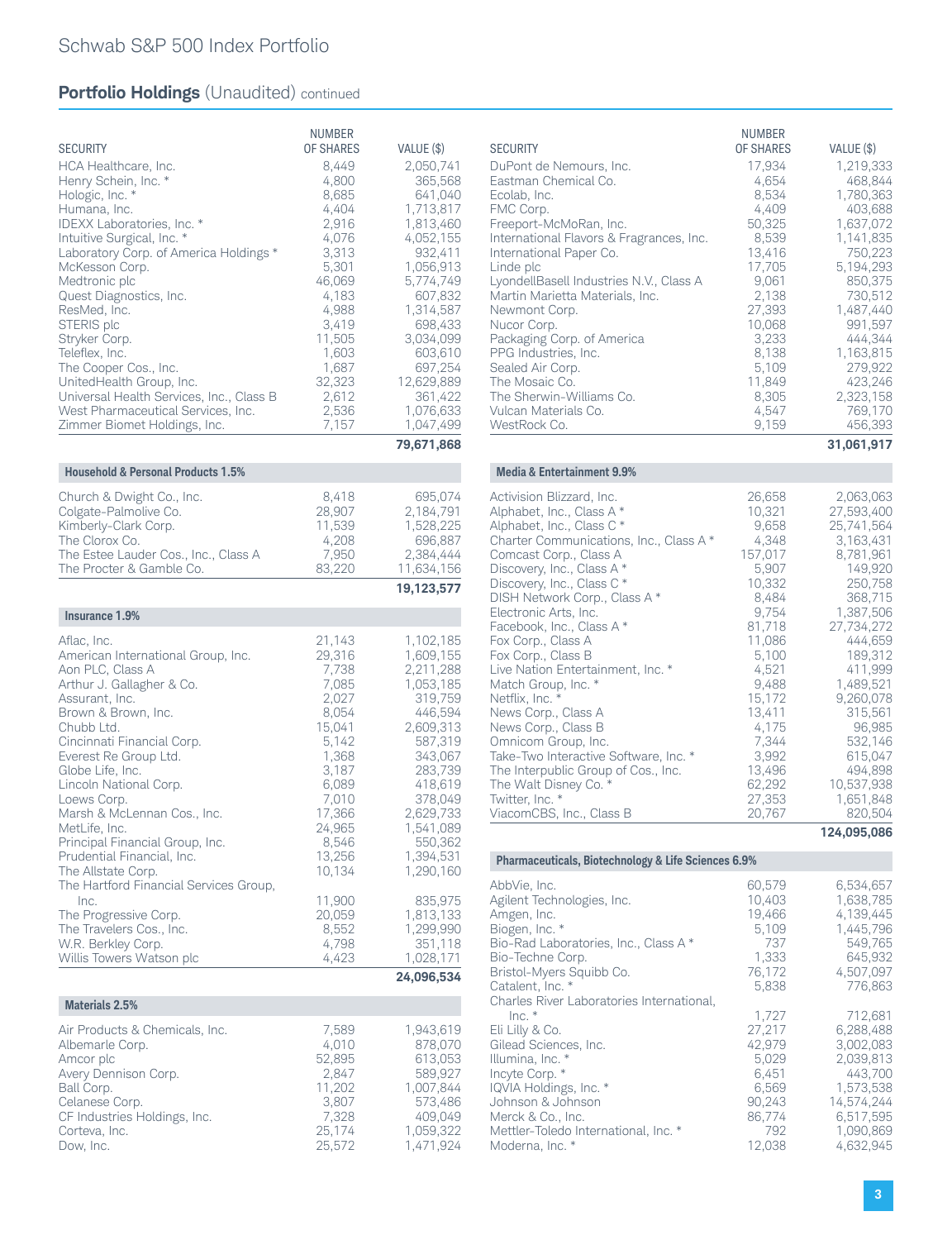| <b>SECURITY</b><br>Organon & Co.<br>PerkinElmer, Inc.<br>Pfizer, Inc.<br>Regeneron Pharmaceuticals, Inc. *<br>Thermo Fisher Scientific, Inc.<br>Vertex Pharmaceuticals, Inc. *<br>Viatris, Inc.<br>Waters Corp. *<br>Zoetis, Inc.                                                                                                                                                                                                                                                                                                                                                                                                                                                                                                                                          | <b>NUMBER</b><br>OF SHARES<br>8,734<br>3,843<br>192,197<br>3,603<br>13,487<br>8,893<br>41,432<br>2,103<br>16,245                                                                                                                                                      | VALUE (\$)<br>286,388<br>665,953<br>8,266,393<br>2,180,463<br>7,705,528<br>1,613,101<br>561,404<br>751,402<br>3,153,804<br>86,298,732                                                                                                                                                                                                  |
|----------------------------------------------------------------------------------------------------------------------------------------------------------------------------------------------------------------------------------------------------------------------------------------------------------------------------------------------------------------------------------------------------------------------------------------------------------------------------------------------------------------------------------------------------------------------------------------------------------------------------------------------------------------------------------------------------------------------------------------------------------------------------|-----------------------------------------------------------------------------------------------------------------------------------------------------------------------------------------------------------------------------------------------------------------------|----------------------------------------------------------------------------------------------------------------------------------------------------------------------------------------------------------------------------------------------------------------------------------------------------------------------------------------|
| Real Estate 2.6%                                                                                                                                                                                                                                                                                                                                                                                                                                                                                                                                                                                                                                                                                                                                                           |                                                                                                                                                                                                                                                                       |                                                                                                                                                                                                                                                                                                                                        |
| Alexandria Real Estate Equities, Inc.<br>American Tower Corp.<br>AvalonBay Communities, Inc.<br>Boston Properties, Inc.<br>CBRE Group, Inc., Class A *<br>Crown Castle International Corp.<br>Digital Realty Trust, Inc.<br>Duke Realty Corp.<br>Equinix, Inc.<br><b>Equity Residential</b><br>Essex Property Trust, Inc.<br>Extra Space Storage, Inc.<br>Federal Realty Investment Trust<br>Healthpeak Properties, Inc.<br>Host Hotels & Resorts, Inc. *<br>Iron Mountain, Inc.<br>Kimco Realty Corp.<br>Mid-America Apartment Communities,<br>Inc.<br>Prologis, Inc.<br>Public Storage<br>Realty Income Corp.<br>Regency Centers Corp.<br>SBA Communications Corp.<br>Simon Property Group, Inc.<br>UDR, Inc.<br>Ventas, Inc.<br>Vornado Realty Trust<br>Welltower, Inc. | 4,753<br>15,602<br>4,786<br>4,868<br>11,511<br>14,817<br>9,688<br>12,955<br>3,077<br>11,683<br>2,230<br>4,586<br>2,380<br>18,457<br>24,463<br>9,962<br>21,045<br>3,976<br>25,345<br>5,226<br>13,338<br>5,264<br>3,754<br>11,263<br>9,571<br>13,485<br>5,461<br>14,486 | 908,156<br>4,140,927<br>1,060,769<br>527,448<br>1,120,711<br>2,568,082<br>1,399,432<br>620,156<br>2,431,230<br>945,388<br>713,020<br>770,402<br>280,816<br>617,940<br>399,481<br>432,849<br>436,684<br>742,518<br>3,179,023<br>1,552,645<br>865,103<br>354,425<br>1,240,960<br>1,463,852<br>507,071<br>744,507<br>229,417<br>1,193,646 |
| Weyerhaeuser Co.                                                                                                                                                                                                                                                                                                                                                                                                                                                                                                                                                                                                                                                                                                                                                           | 25,703                                                                                                                                                                                                                                                                | 914,256<br>32,360,914                                                                                                                                                                                                                                                                                                                  |
|                                                                                                                                                                                                                                                                                                                                                                                                                                                                                                                                                                                                                                                                                                                                                                            |                                                                                                                                                                                                                                                                       |                                                                                                                                                                                                                                                                                                                                        |
| <b>Retailing 7.0%</b><br>Advance Auto Parts, Inc.<br>Amazon.com, Inc. *<br>AutoZone, Inc. *<br>Bath & Body Works, Inc.<br>Best Buy Co., Inc.<br>CarMax, Inc. *<br>Dollar General Corp.<br>Dollar Tree, Inc. *<br>eBay, Inc.<br>Etsy, Inc. *<br>Genuine Parts Co.<br>LKQ Corp. *<br>Lowe's Cos., Inc.<br>O'Reilly Automotive, Inc. *<br>Pool Corp.<br>Ross Stores, Inc.<br>Target Corp.<br>The Gap, Inc.<br>The Home Depot, Inc.<br>The TJX Cos., Inc.                                                                                                                                                                                                                                                                                                                      | 2,242<br>14,930<br>739<br>9,078<br>7,728<br>5,586<br>8,097<br>7,951<br>22,284<br>4,339<br>4,909<br>9,263<br>24,232<br>2,363<br>1,374<br>12,244<br>16,960<br>7,320<br>36,449<br>41,361                                                                                 | 468,331<br>49,045,647<br>1,254,815<br>572,186<br>816,927<br>714,785<br>1,717,698<br>761,070<br>1,552,526<br>902,338<br>595,118<br>466,114<br>4,915,704<br>1,443,935<br>596,879<br>1,332,759<br>3,879,939<br>166,164<br>11,964,749<br>2,728,999                                                                                         |

| <b>SECURITY</b><br>Tractor Supply Co.<br>Ulta Beauty, Inc. *                                                                                                                                                                                                                                                                                                                                                                                                                                                                           | NUMBER<br>OF SHARES<br>3,920<br>1,877                                                                                                                                                                                    | VALUE (\$)<br>794,231<br>677,447<br>87,368,361                                                                                                                                                                                                                                           |
|----------------------------------------------------------------------------------------------------------------------------------------------------------------------------------------------------------------------------------------------------------------------------------------------------------------------------------------------------------------------------------------------------------------------------------------------------------------------------------------------------------------------------------------|--------------------------------------------------------------------------------------------------------------------------------------------------------------------------------------------------------------------------|------------------------------------------------------------------------------------------------------------------------------------------------------------------------------------------------------------------------------------------------------------------------------------------|
|                                                                                                                                                                                                                                                                                                                                                                                                                                                                                                                                        |                                                                                                                                                                                                                          |                                                                                                                                                                                                                                                                                          |
| <b>Semiconductors &amp; Semiconductor Equipment 5.6%</b>                                                                                                                                                                                                                                                                                                                                                                                                                                                                               |                                                                                                                                                                                                                          |                                                                                                                                                                                                                                                                                          |
| Advanced Micro Devices, Inc. *<br>Analog Devices, Inc.<br>Applied Materials, Inc.<br>Broadcom, Inc.<br>Enphase Energy, Inc. *<br>Intel Corp.<br>KLA Corp.<br>Lam Research Corp.<br>Microchip Technology, Inc.<br>Micron Technology, Inc.<br>Monolithic Power Systems, Inc.<br>NVIDIA Corp.<br>NXP Semiconductors N.V.<br>Qorvo, Inc. *<br>QUALCOMM, Inc.<br>Skyworks Solutions, Inc.<br>Teradyne, Inc.<br>Texas Instruments, Inc.<br>Xilinx, Inc.                                                                                      | 41,579<br>18,438<br>31,333<br>14,064<br>4,615<br>139,077<br>5,236<br>4,885<br>9,395<br>38,589<br>1,480<br>85,427<br>9,089<br>3,809<br>38,668<br>5,661<br>5,655<br>31,650<br>8,484                                        | 4,278,479<br>3,087,996<br>4,033,497<br>6,820,056<br>692,112<br>7,410,023<br>1,751,494<br>2,780,298<br>1,442,039<br>2,739,047<br>717,326<br>17,697,057<br>1,780,262<br>636,827<br>4,987,399<br>932,820<br>617,356<br>6,083,446<br>1,280,999                                               |
|                                                                                                                                                                                                                                                                                                                                                                                                                                                                                                                                        |                                                                                                                                                                                                                          | 69,768,533                                                                                                                                                                                                                                                                               |
| Software & Services 14.1%                                                                                                                                                                                                                                                                                                                                                                                                                                                                                                              |                                                                                                                                                                                                                          |                                                                                                                                                                                                                                                                                          |
| Accenture plc, Class A<br>Adobe, Inc. *<br>Akamai Technologies, Inc. *<br>ANSYS, Inc. *<br>Autodesk, Inc. *<br>Automatic Data Processing, Inc.<br>Broadridge Financial Solutions, Inc.<br>Cadence Design Systems, Inc. *<br>Ceridian HCM Holding, Inc. *<br>Citrix Systems, Inc.<br>Cognizant Technology Solutions Corp.,                                                                                                                                                                                                              | 21,740<br>16,331<br>5,586<br>2,991<br>7,542<br>14,505<br>3,981<br>9,488<br>4,621<br>4,280                                                                                                                                | 6,955,061<br>9,402,083<br>584,240<br>1,018,286<br>2,150,752<br>2,899,840<br>663,394<br>1,436,863<br>520,417<br>459,544                                                                                                                                                                   |
| Class A<br>DXC Technology Co. *<br>Fidelity National Information Services,                                                                                                                                                                                                                                                                                                                                                                                                                                                             | 18,018<br>8,550                                                                                                                                                                                                          | 1,337,116<br>287,365                                                                                                                                                                                                                                                                     |
| Fiserv, Inc. *<br>FleetCor Technologies, Inc. *<br>Fortinet, Inc. *<br>Gartner, Inc. *<br>Global Payments, Inc.<br>International Business Machines Corp.<br>Intuit, Inc.<br>Jack Henry & Associates, Inc.<br>Mastercard, Inc., Class A<br>Microsoft Corp.<br>NortonLifeLock, Inc.<br>Oracle Corp.<br>Paychex, Inc.<br>Paycom Software, Inc. *<br>PayPal Holdings, Inc. *<br>PTC, Inc. *<br>salesforce.com, Inc. *<br>ServiceNow, Inc. *<br>Synopsys, Inc. *<br>The Western Union Co.<br>Tyler Technologies, Inc. *<br>VeriSign, Inc. * | 21,174<br>20,431<br>2,831<br>4,647<br>2,867<br>10,069<br>30,727<br>9,367<br>2,529<br>29,864<br>257,614<br>19,943<br>56,467<br>10,980<br>1,648<br>40,281<br>3,632<br>33,304<br>6,791<br>5,230<br>14,058<br>1,399<br>3,335 | 2,576,452<br>2,216,763<br>739,655<br>1,357,110<br>871,224<br>1,586,673<br>4,268,902<br>5,053,590<br>414,908<br>10,383,116<br>72,626,539<br>504,558<br>4,919,970<br>1,234,701<br>816,996<br>10,481,519<br>435,077<br>9,032,711<br>4,225,836<br>1,565,914<br>284,253<br>641,651<br>683,708 |
| Visa, Inc., Class A                                                                                                                                                                                                                                                                                                                                                                                                                                                                                                                    | 57,854                                                                                                                                                                                                                   | 12,886,978                                                                                                                                                                                                                                                                               |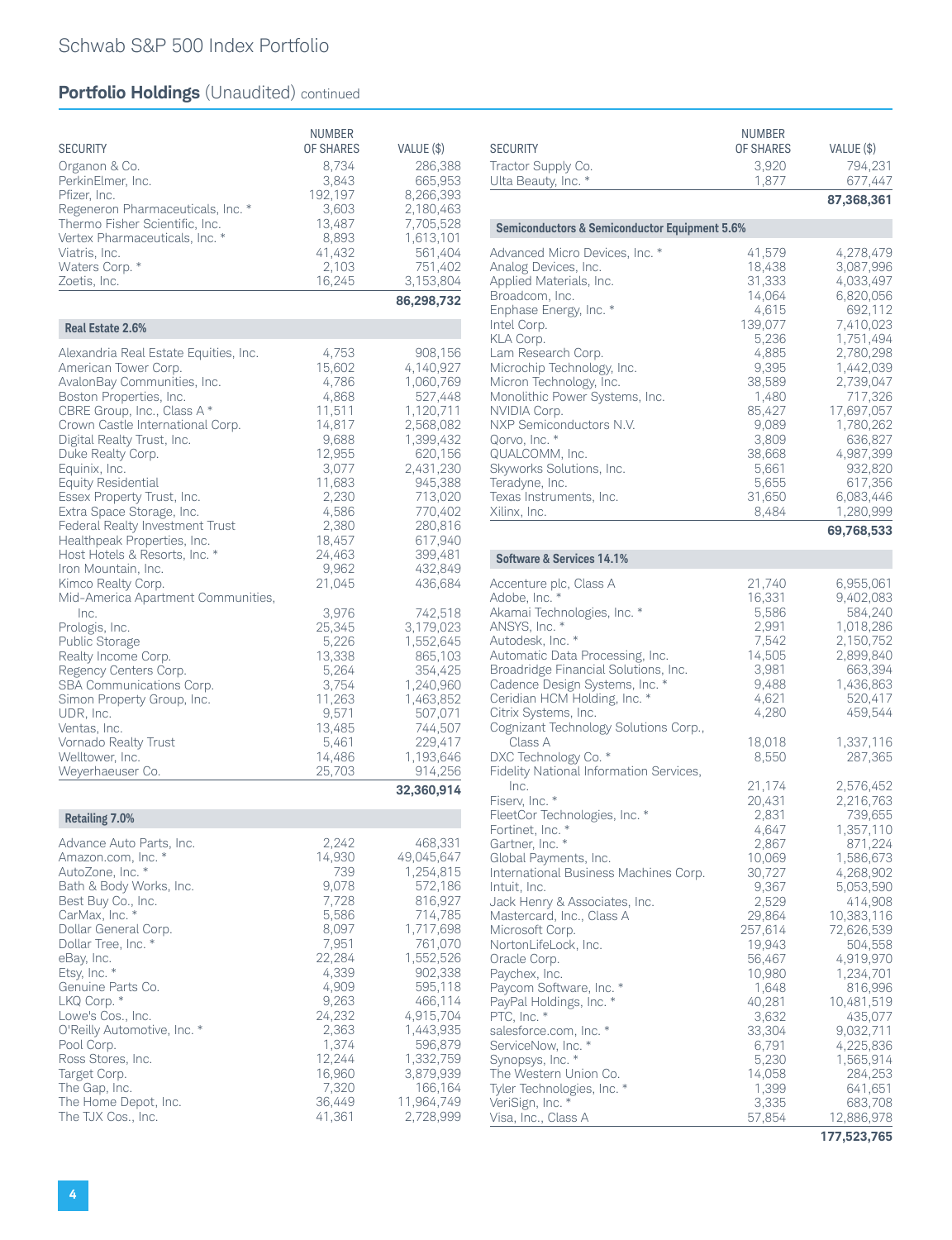| <b>SECURITY</b>                                                                                                                                                                                                                                                                                                                                                                                                                                                                                                         | <b>NUMBER</b><br><b>OF SHARES</b>                                                                                                                                                  | VALUE (\$)                                                                                                                                                                                                                   |
|-------------------------------------------------------------------------------------------------------------------------------------------------------------------------------------------------------------------------------------------------------------------------------------------------------------------------------------------------------------------------------------------------------------------------------------------------------------------------------------------------------------------------|------------------------------------------------------------------------------------------------------------------------------------------------------------------------------------|------------------------------------------------------------------------------------------------------------------------------------------------------------------------------------------------------------------------------|
|                                                                                                                                                                                                                                                                                                                                                                                                                                                                                                                         |                                                                                                                                                                                    |                                                                                                                                                                                                                              |
| <b>Technology Hardware &amp; Equipment 7.9%</b><br>Amphenol Corp., Class A<br>Apple Inc.<br>Arista Networks, Inc. *<br>CDW Corp.<br>Cisco Systems, Inc.<br>Corning, Inc.<br>F5 Networks, Inc. *<br>Hewlett Packard Enterprise Co.<br>HP, Inc.<br>IPG Photonics Corp. *<br>Juniper Networks, Inc.<br>Keysight Technologies, Inc. *<br>Motorola Solutions, Inc.<br>NetApp, Inc.<br>Seagate Technology Holdings plc<br>TE Connectivity Ltd.<br>Teledyne Technologies, Inc. *<br>Trimble, Inc. *<br>Western Digital Corp. * | 20,506<br>538,328<br>1,919<br>4,713<br>144,456<br>26,349<br>2,073<br>44,726<br>41,179<br>1,216<br>11,232<br>6,316<br>5,802<br>7,676<br>7,177<br>11,245<br>1,597<br>8,627<br>10,503 | 1,501,654<br>76,173,412<br>659,445<br>857,860<br>7,862,740<br>961,475<br>412,071<br>637,346<br>1,126,657<br>192,614<br>309,105<br>1,037,656<br>1,347,921<br>688,998<br>592,246<br>1,543,039<br>686,039<br>709,571<br>592,789 |
| Zebra Technologies Corp., Class A*                                                                                                                                                                                                                                                                                                                                                                                                                                                                                      | 1,831                                                                                                                                                                              | 943,734<br>98,836,372                                                                                                                                                                                                        |
|                                                                                                                                                                                                                                                                                                                                                                                                                                                                                                                         |                                                                                                                                                                                    |                                                                                                                                                                                                                              |
| <b>Telecommunication Services 1.4%</b>                                                                                                                                                                                                                                                                                                                                                                                                                                                                                  |                                                                                                                                                                                    |                                                                                                                                                                                                                              |
| AT&T, Inc.<br>Lumen Technologies, Inc.<br>T-Mobile US, Inc. *<br>Verizon Communications, Inc.                                                                                                                                                                                                                                                                                                                                                                                                                           | 244,777<br>33,869<br>20,109<br>141,932                                                                                                                                             | 6,611,427<br>419,637<br>2,569,126<br>7,665,747                                                                                                                                                                               |
|                                                                                                                                                                                                                                                                                                                                                                                                                                                                                                                         |                                                                                                                                                                                    | 17,265,937                                                                                                                                                                                                                   |
| <b>Transportation 1.7%</b>                                                                                                                                                                                                                                                                                                                                                                                                                                                                                              |                                                                                                                                                                                    |                                                                                                                                                                                                                              |
| Alaska Air Group, Inc. *<br>American Airlines Group, Inc. *<br>C.H. Robinson Worldwide, Inc.<br>CSX Corp.<br>Delta Air Lines, Inc. *<br>Expeditors International of Washington,<br>Inc.<br>FedEx Corp.<br>JB Hunt Transport Services, Inc.<br>Kansas City Southern<br>Norfolk Southern Corp.<br>Old Dominion Freight Line, Inc.<br>Southwest Airlines Co. *<br>Union Pacific Corp.                                                                                                                                      | 4,310<br>22,229<br>4,529<br>77,282<br>21,897<br>5,822<br>8,430<br>2,883<br>3,118<br>8,466<br>3,216<br>20,267<br>22,355                                                             | 252,566<br>456,139<br>394,023<br>2,298,367<br>933,031<br>693,575<br>1,848,615<br>482,095<br>843,855<br>2,025,490<br>919,712<br>1,042,332<br>4,381,804                                                                        |
| United Airlines Holdings, Inc. *<br>United Parcel Service, Inc., Class B                                                                                                                                                                                                                                                                                                                                                                                                                                                | 11,125<br>24,967                                                                                                                                                                   | 529,216<br>4,546,491                                                                                                                                                                                                         |
|                                                                                                                                                                                                                                                                                                                                                                                                                                                                                                                         |                                                                                                                                                                                    | 21,647,311                                                                                                                                                                                                                   |
| <b>Utilities 2.4%</b>                                                                                                                                                                                                                                                                                                                                                                                                                                                                                                   |                                                                                                                                                                                    |                                                                                                                                                                                                                              |
| Alliant Energy Corp.<br>Ameren Corp.<br>American Electric Power Co., Inc.<br>American Water Works Co., Inc.                                                                                                                                                                                                                                                                                                                                                                                                             | 8,608<br>8,816<br>17,139<br>6,224                                                                                                                                                  | 481,876<br>714,096<br>1,391,344<br>1,052,105                                                                                                                                                                                 |

| <b>SECURITY</b>                       | <b>NUMBER</b><br>OF SHARES | VALUE (\$) |
|---------------------------------------|----------------------------|------------|
| Atmos Energy Corp.                    | 4,454                      | 392,843    |
| CenterPoint Energy, Inc.              | 20,295                     | 499,257    |
| CMS Energy Corp.                      | 9,928                      | 592,999    |
| Consolidated Edison, Inc.             | 12,110                     | 879,065    |
| Dominion Energy, Inc.                 | 27,723                     | 2,024,333  |
| DTE Energy Co.                        | 6,641                      | 741,866    |
| Duke Energy Corp.                     | 26,371                     | 2,573,546  |
| Edison International                  | 13,016                     | 721,998    |
| Entergy Corp.                         | 6.885                      | 683,749    |
| Evergy, Inc.                          | 7,891                      | 490,820    |
| Eversource Energy                     | 11,778                     | 962,969    |
| Exelon Corp.                          | 33,518                     | 1,620,260  |
| FirstEnergy Corp.                     | 18,652                     | 664,384    |
| NextEra Energy, Inc.                  | 67,251                     | 5,280,548  |
| NiSource, Inc.                        | 13,426                     | 325,312    |
| NRG Energy, Inc.                      | 8,385                      | 342,360    |
| Pinnacle West Capital Corp.           | 3,877                      | 280,540    |
| PPL Corp.                             | 26,370                     | 735,196    |
| Public Service Enterprise Group, Inc. | 17,337                     | 1,055,823  |
| Sempra Energy                         | 10,949                     | 1,385,049  |
| The AES Corp.                         | 22,896                     | 522,716    |
| The Southern Co.                      | 36,291                     | 2,248,953  |
| WEC Energy Group, Inc.                | 10,818                     | 954,148    |
| Xcel Energy, Inc.                     | 18,448                     | 1,153,000  |
|                                       |                            | 30,771,155 |

| (Cost \$682,279,622)                                           |                               |                                                      | 1,252,541,326                                                         |
|----------------------------------------------------------------|-------------------------------|------------------------------------------------------|-----------------------------------------------------------------------|
| <b>ISSUER</b>                                                  |                               | <b>FACE</b><br>AMOUNT (\$)                           | VALUE (\$)                                                            |
| <b>SHORT-TERM INVESTMENTS 0.1% OF NET ASSETS</b>               |                               |                                                      |                                                                       |
| <b>Time Deposits 0.1%</b>                                      |                               |                                                      |                                                                       |
| National Australia Bank Ltd.<br>$0.01\%$ , $10/01/21$ (b)      |                               | 1,257,572                                            | 1,257,572                                                             |
| <b>Total Short-Term Investments</b><br>(Cost \$1,257,572)      |                               |                                                      | 1,257,572                                                             |
| <b>Total Investments in Securities</b><br>(Cost \$683,537,194) |                               |                                                      | 1,253,798,898                                                         |
|                                                                | NUMBER OF<br><b>CONTRACTS</b> | NOTIONAL<br>AMOUNT<br>$$\left( \frac{4}{9} \right)$$ | <b>CURRENT VALUE/</b><br>UNREALIZED<br><b>DEPRECIATION</b><br>$($ \$) |
| <b>FUTURES CONTRACTS</b>                                       |                               |                                                      |                                                                       |
| Long<br>S&P 500 Index, e-mini, expires<br>12/17/21             | 10                            | 2,148,875                                            | (67, 342)                                                             |
| *<br>Non-income producing security                             |                               |                                                      |                                                                       |

Non-income producing security.

**Total Common Stocks**

*(a)* Issuer is affiliated with the fund's investment adviser.

*(b)* The rate shown is the current daily overnight rate.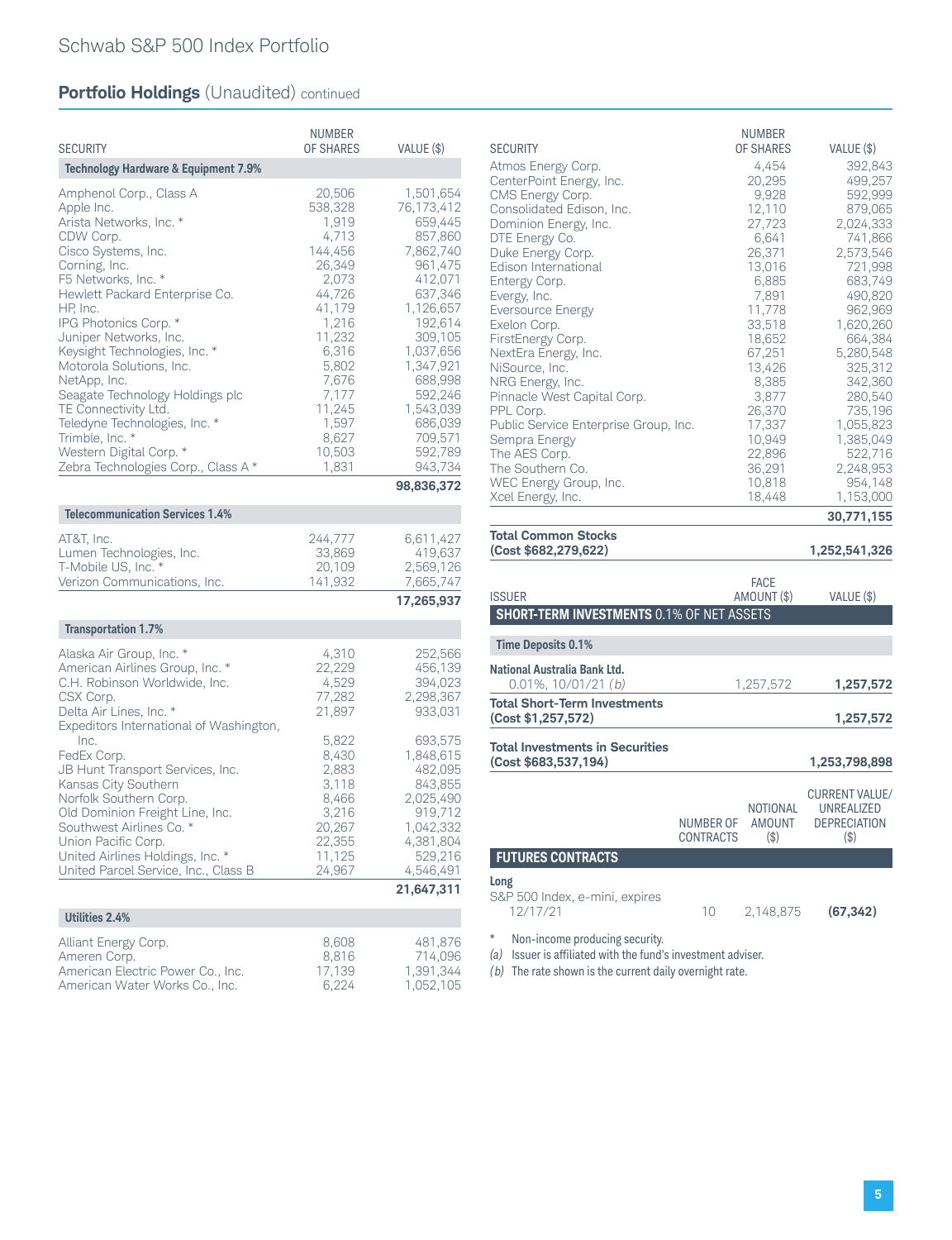Below is a summary of the fund's transactions with affiliated issuers during the period ended September 30, 2021:

|                                         | <b>VALUE AT</b><br>12/31/20 | PURCHASES | <b>SALES</b> | REALIZED GAINS<br>(LOSSES) | NET CHANGE<br>IN UNREALIZED<br>APPRECIATION<br>(DEPRECIATION) | <b>VALUE AT</b><br>9/30/21 | BALANCE<br>OF SHARES<br><b>HELD AT</b><br>9/30/21 | <b>DIVIDENDS</b><br><b>RECEIVED</b> |
|-----------------------------------------|-----------------------------|-----------|--------------|----------------------------|---------------------------------------------------------------|----------------------------|---------------------------------------------------|-------------------------------------|
| <b>COMMON STOCKS 0.3% OF NET ASSETS</b> |                             |           |              |                            |                                                               |                            |                                                   |                                     |
|                                         |                             |           |              |                            |                                                               |                            |                                                   |                                     |
| Diversified Financials 0.3%             |                             |           |              |                            |                                                               |                            |                                                   |                                     |
| The Charles Schwab Corp.                | \$2,340,814                 | \$797,569 | (\$307,348)  | \$44,156                   | \$861,647                                                     | \$3,736,838                | 51.302                                            | \$25,811                            |

The following is a summary of the inputs used to value the fund's investments as of September 30, 2021:

| <b>Total</b>                                                      | \$1,252,473,984                                                                | \$1,257,572                                                | $S-$                                            | \$1,253,731,556              |
|-------------------------------------------------------------------|--------------------------------------------------------------------------------|------------------------------------------------------------|-------------------------------------------------|------------------------------|
| Futures Contracts <sup>2</sup>                                    | (67, 342)                                                                      |                                                            |                                                 | (67, 342)                    |
| <b>Liabilities</b>                                                |                                                                                |                                                            |                                                 |                              |
| Common Stocks <sup>1</sup><br>Short-Term Investments <sup>1</sup> | \$1,252,541,326                                                                | $S-$<br>1,257,572                                          | $s-$                                            | \$1,252,541,326<br>1,257,572 |
| <b>Assets</b>                                                     |                                                                                |                                                            |                                                 |                              |
| <b>DESCRIPTION</b>                                                | QUOTED PRICES IN<br>ACTIVE MARKETS FOR<br><b>IDENTICAL ASSETS</b><br>(LEVEL 1) | OTHER SIGNIFICANT<br><b>OBSERVABLE INPUTS</b><br>(LEVEL 2) | SIGNIFICANT<br>UNOBSERVABLE INPUTS<br>(LEVEL 3) | <b>TOTAL</b>                 |

<sup>1</sup> As categorized in the Portfolio Holdings.<br><sup>2</sup> Futures contracts are reported at cumulative unrealized appreciation or depreciation.